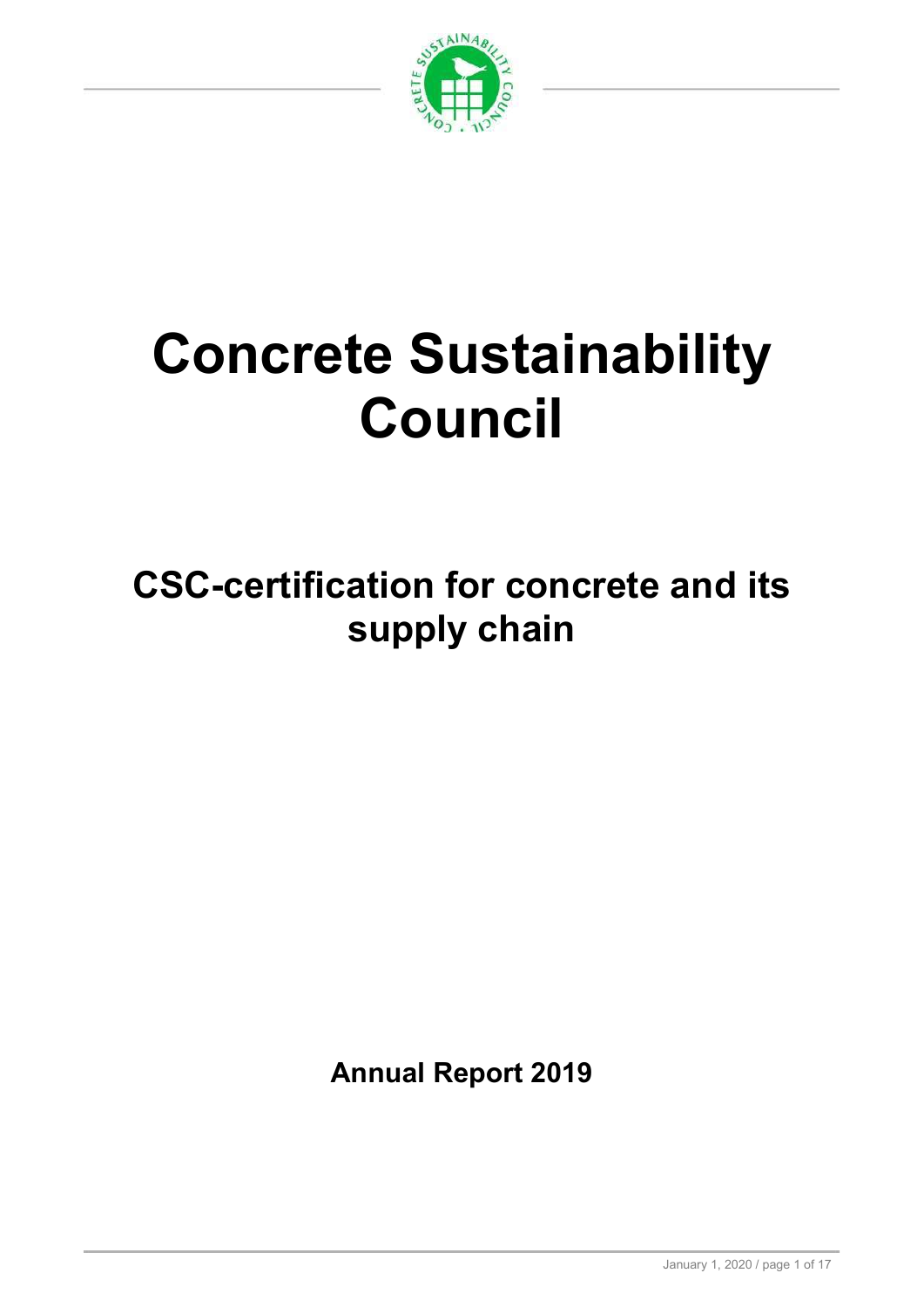

# **Content**

| 1              | <b>Introduction</b>                                   | 3  |
|----------------|-------------------------------------------------------|----|
|                | 2 CSC certification                                   | 4  |
| 3 <sup>7</sup> | Credibility of the CSC certification system           | 6  |
| 4              | <b>CSC in numbers</b>                                 | 8  |
| 5              | Certificate holders' responsible sourcing performance | 9  |
| 6              | <b>Innovation</b>                                     | 15 |
| $\overline{7}$ | <b>Continuous improvement</b>                         | 16 |
| 8              | Our way forward                                       | 16 |
| 9              | <b>Governance Structure</b>                           | 16 |
|                | <b>10 Abbreviations</b>                               | 17 |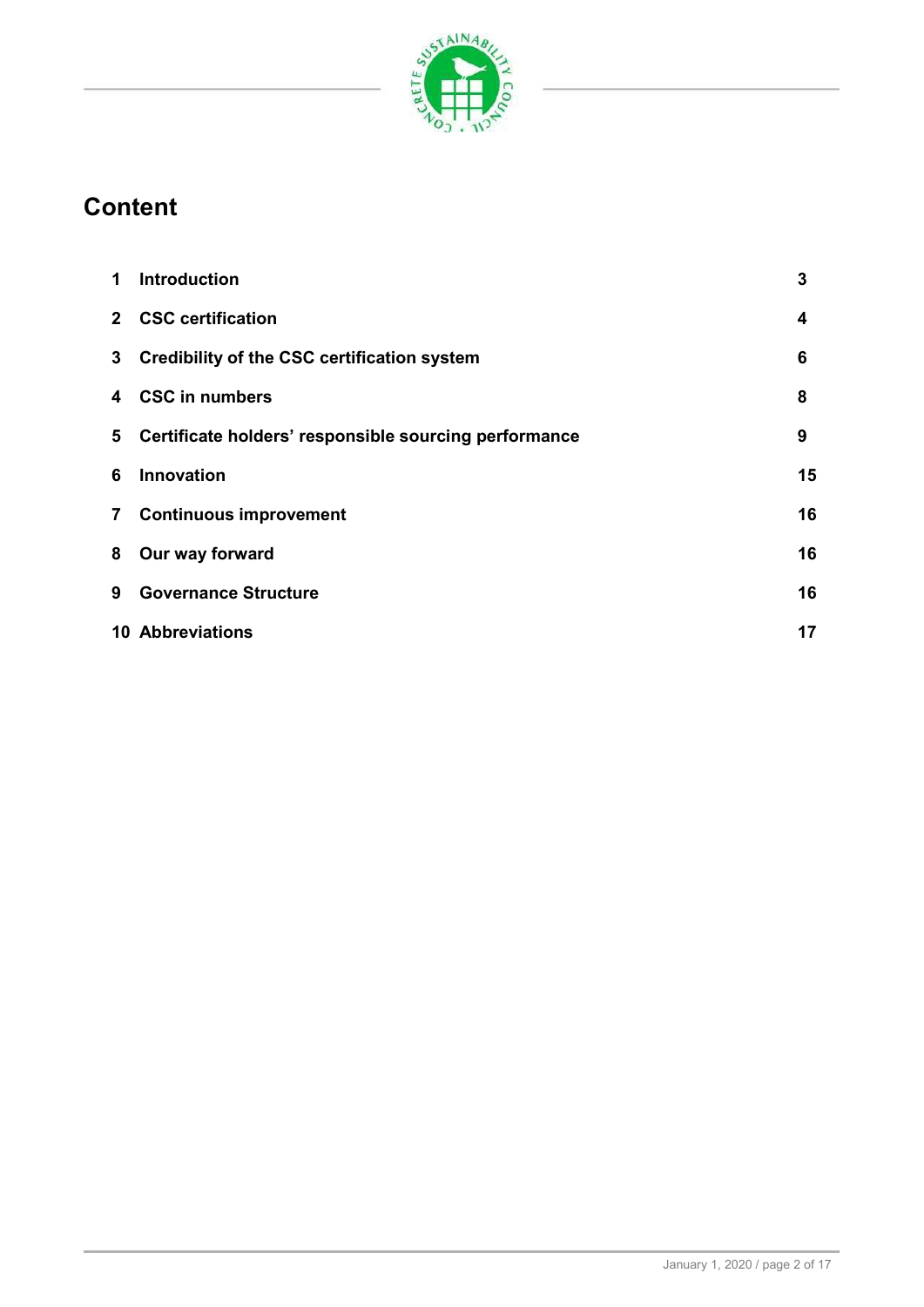





Christian Artelt **Michael Scharpf** Richard Frost Chair of the CSC Vice-Chair of the CSC Vice-Chair of the CSC



# 1 Introduction

Dear Stakeholders,

2019 was the third exciting year for the Concrete Sustainability Council since launching its certification system for responsibly sourced concrete in January 2017. We are proud of being able to look back at a successful year with a number of highlights:

- After an intense preparation work including a thorough stakeholder consultation, CSC Version 2.0 was successfully launched; in the meantime, the new system got well adopted by the market;
- To enhance the coverage of ready-mix concrete, cement and aggregates production, further dedicated systems and modules for cement grinding plants, recycled aggregates plants, and for mobile concrete plants were introduced;
- The number of certificates so far issued in 2019 increased to a record high of 129 (266 certificates in total) with first certificates awarded in Italy, Poland, Belgium, and Latin America;
- Recognition in the green building labels DGNB and BREEAM was prolongued; in BREEAM the recognition score was increased to tier level 6.

Last but not least the CSC was formally recognized by the Swiss Geneva Cantonal Tax Authorities as a non-for-profit organization. This acknowledges our members' and stakeholders' engagement in the development and implementation of CSC-certification system and also underlines the increasing public interest in responsible sourcing.

The results of the first certifications performed in 2019 with CSC system version 2.0 were monitored and evaluated, and are shared in this report. Insights gained through the evaluation process will be used for future improvements of the CSC certification system.

As the operator of the first and leading certification system for responsibly sourced concrete of global relevance, the CSC is proud of its contribution to making concrete and its supply chain even more sustainable.

Yours sincerely,

avician Artur

Christian Artelt **Michael Scharpf** Michael Scharpf Richard Frost Chair Vice-Chair Vice-Chair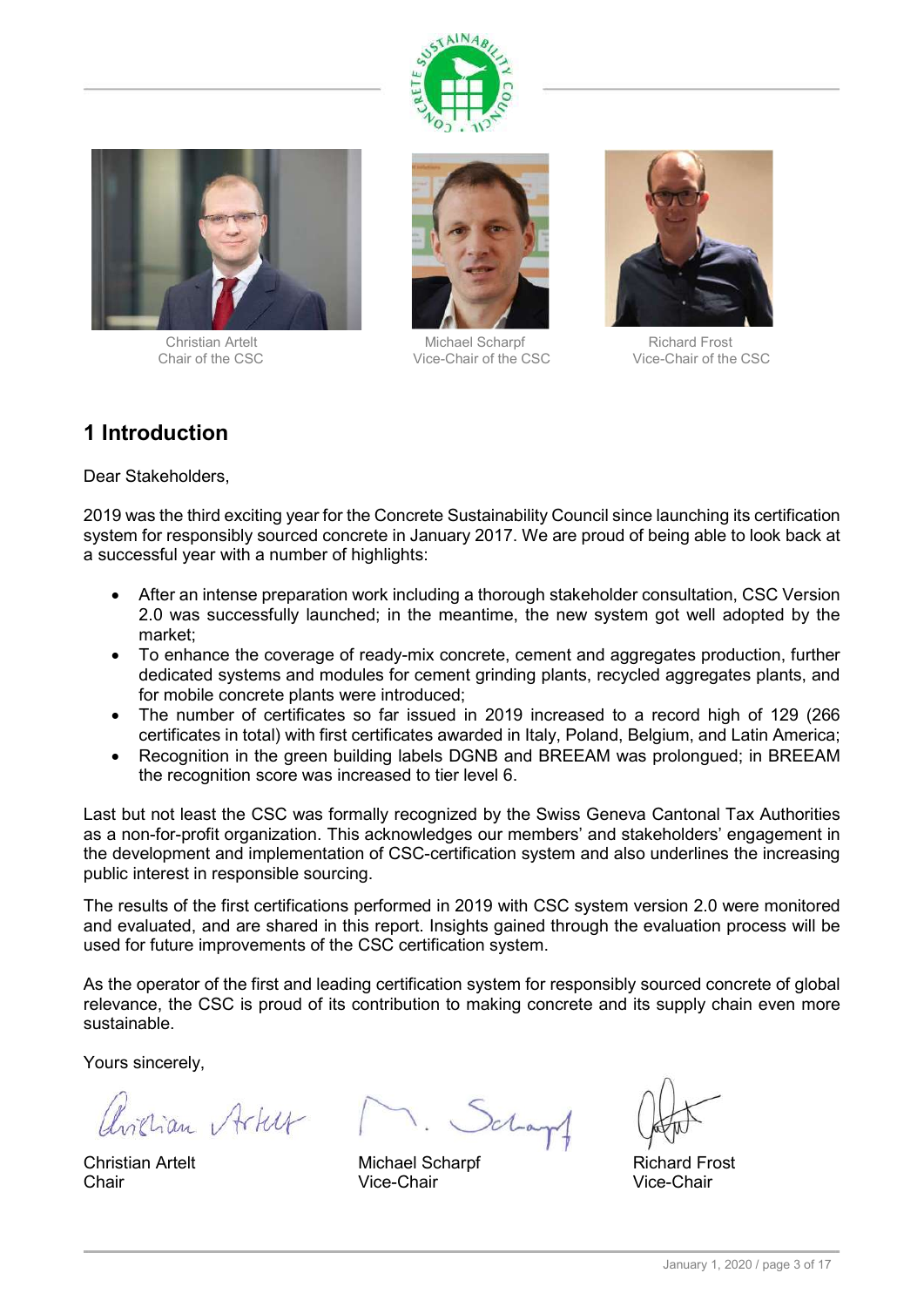

# 2 CSC certification

#### 2.1 Scope of certification

The CSC system is a product certification system, which practically targets the certification of production plants. The certification applies to all products manufactured and supplied by the respective plant.

Ready-mix concrete plants and precast concrete plants can obtain a "CSC certificate". Cement and aggregate suppliers can obtain a "CSC supplier certificate". Geared towards the comprehensive coverage of the supply chain, CSC supplier certificates are fully recognized in the CSC concrete certification.

## 2.2 Scoring & certification levels

The CSC certification system follows the concept of continuous improvement. The system currently offers three certification levels (Bronze, Silver and Gold) to stimulate improvement.

For certifying concrete plants, the certification level obtained is the result of a scoring system, taking into account the individual scores from the concrete plant, and the weighted average from its certified cement and aggregates suppliers.



Fig. 2.1: CSC scoring principles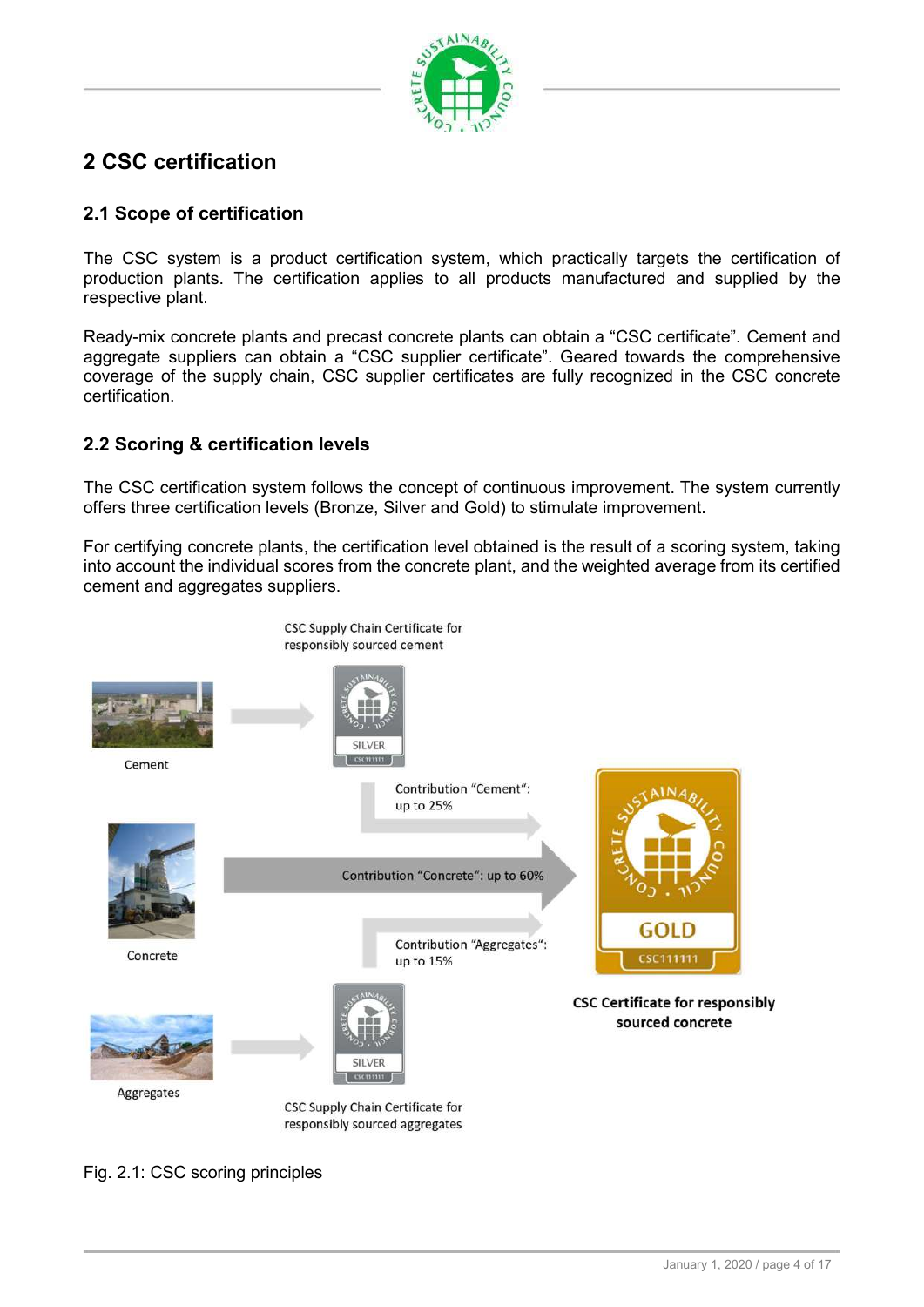

## 2.3 Content of CSC certification

Each plant undergoing CSC certification must fulfill a certain number of prerequisites to obtain a CSC certificate. Provided the prerequisites are met, it can score points in the following categories:

- M Management;
- E Environment;
- S Social;
- B Economic;
- C Supply chain.

An overview of the credits applicable in CSC version 2.0 is shown in the figure below:



Some of the credits or criteria only apply to the certification of a specific part of the supply chain, such as "E9 Secondary fuels" to clinker producing plants or "C3 Clinker" for cement grinding plants.

#### 2.4 Novelties in CSC version 2.0

The updated CSC certification system version 2.0 was released in January 2019. The changes resulting from the implementation of the new system version mainly relate to further improving the sustainability performance of certifying companies. This was achieved by

- Increasing the minimum score required for CSC certification at the level "Bronze" from 30% to 35%;
- Introducing mandatory criteria for CSC certification at the level "Silver" and "Gold", such as the obligation to
	- o have a documented environmental management system in place;
	- $\circ$  develop the capability to perform life cycle assessments;
	- $\circ$  use land in a responsible manner;
	- o assess water scarcity;
	- o responsibly process returned concrete;
	- o performing health and safety risk assessments at production sites;
- Introducing new, in some cases mandatory, criteria to the certification system, such as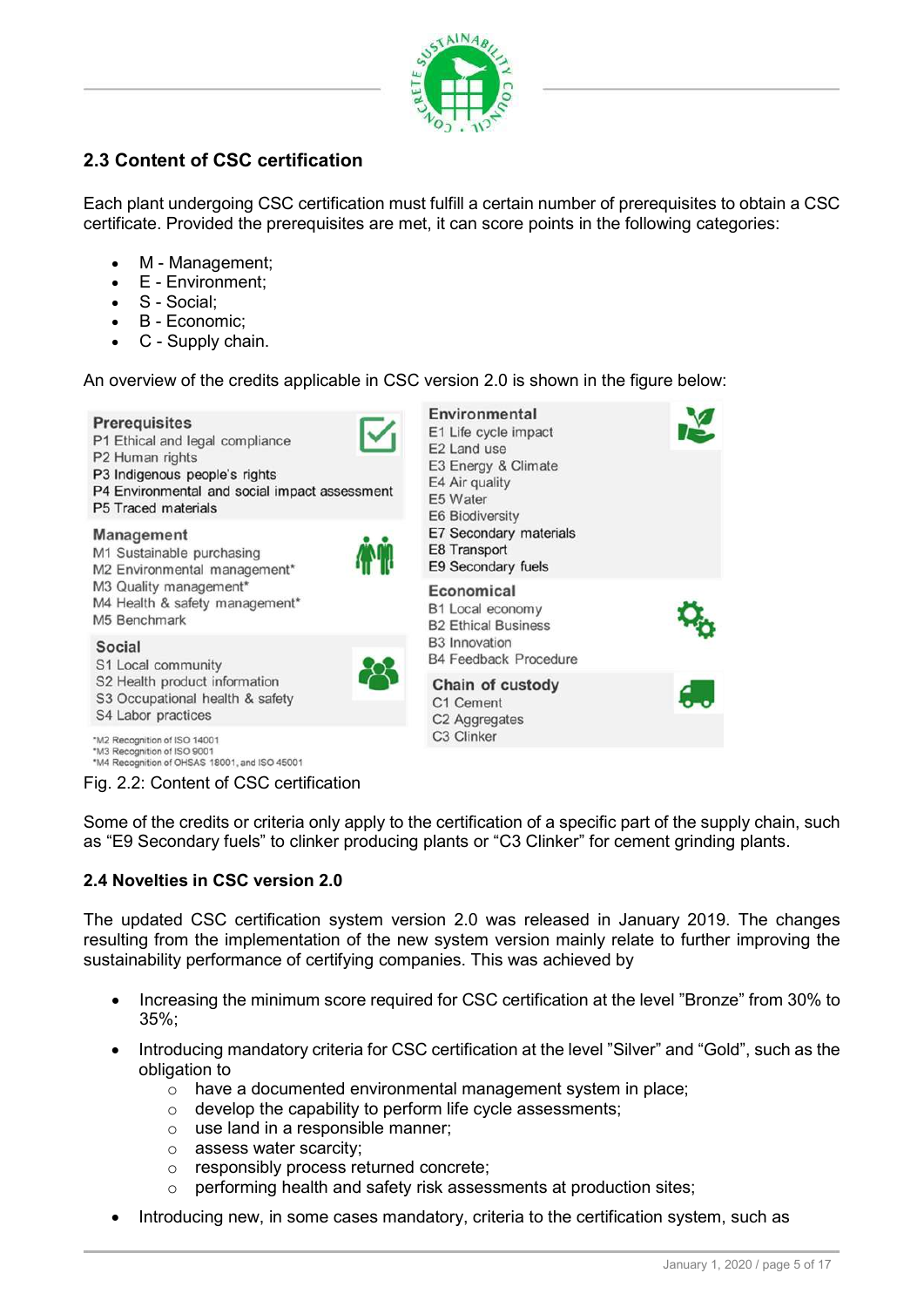

- $\circ$  raising the awareness amongst own employees for energy savings measures;
- o providing access to medical treatment.
- Introducing exemplary performance criteria, offering additional scores for exceptional best practice in order to guide and stimulate further progress in material stewardship

Streamlining the system was additionally achieved by eliminating duplications and criteria which revealed to be of limited relevance.

#### 2.5 Supporting the implementation of the United Nations' Sustainable Development Goals (SDGs)

CSC certification follows a holistic approach and requires compliance with five fundamental prerequisites and a wide range of social and environmental performance indicators, including "occupational H&S", "labor practices", "land use", "energy & climate", "air emissions", "water", "biodiversity", "secondary materials", and "transport". With this, the CSC aims contributing to the implementation of the SDGs in the concrete sector and its supply chain. Most of the SDGs are directly or indirectly adressed, namely SDG 3 "good health and well-being", 6 "clean water and sanitation", 7 .affordable and clean energy", 8 "decent work and economic growth", 9 "industry, innovation and infrastructure", 10 "reduced inequalities", 11 "sustainable cities and communities", 12 "responsible consumption and production", 13 "climate action", 14 "life below water", 15 "life on land", and 16 "peace, justice and strong institutions".



Fig. 2.3: The CSC system's coverage of the SDGs

# 3 Credibility of the CSC certification system

The ultimate aim of the CSC is to achieve a positive impact on the social, environmental and economic practices of concrete, cement and aggregate producers. This is why the CSC certification system is based on the 10 ISEAL credibility principles:

#### 1. Sustainability

The CSC certification system aims to achieve a number of clearly identified sustainability objectives, namely:

- Improving the sustainable use of concrete by promoting responsible practices throughout the value chain and incentivizing continuous improvement;
- Ensuring transparency in the concrete sector by making sustainable practices more visible and enable organizations to demonstrate leadership;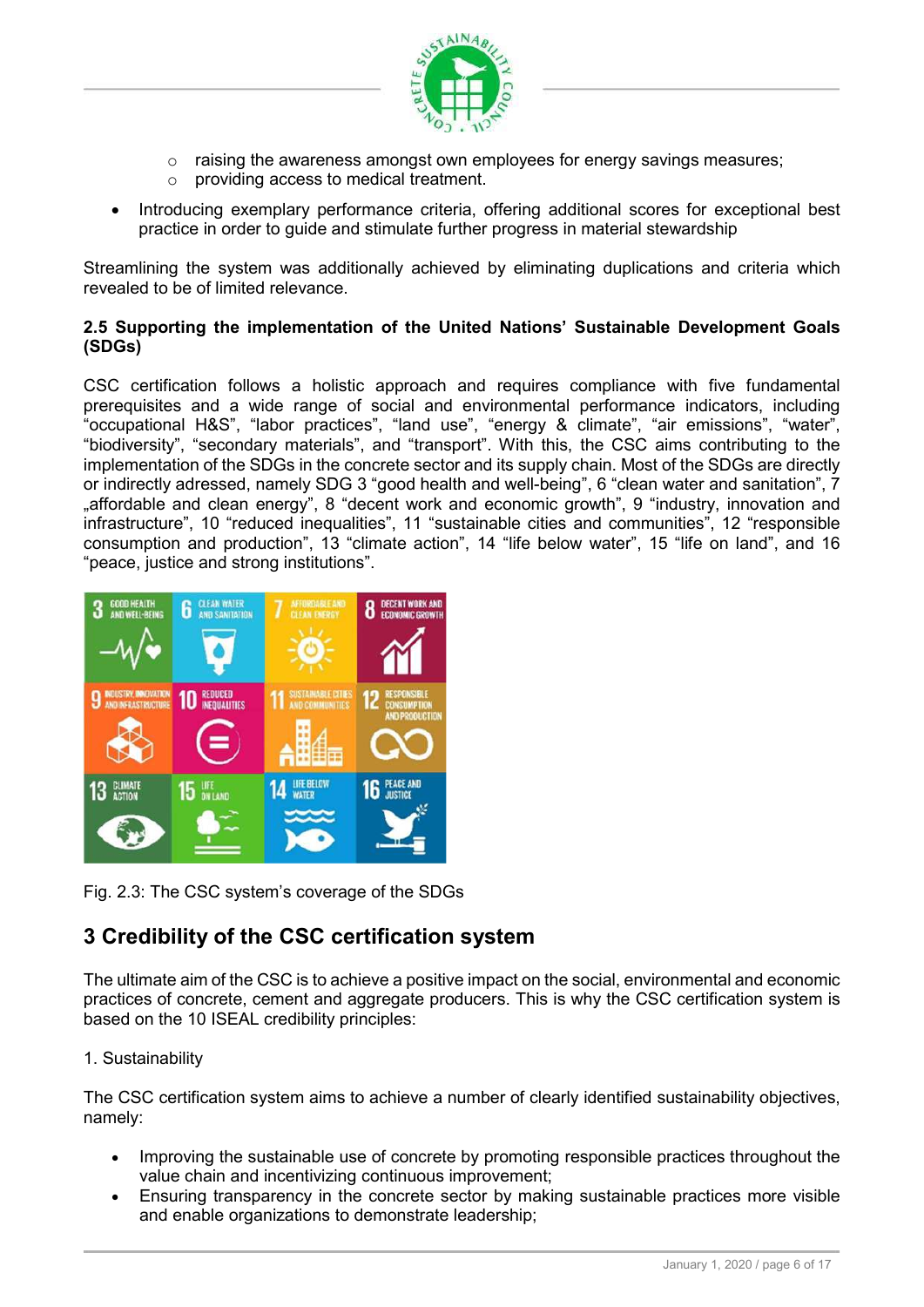

- Raising the public awareness regarding the sustainability of the concrete sector and its products;
- Obtaining tangible benefit for implementing responsible sourcing by receiving recognition for the supply of CSC certified concrete in green building and green infrastructure rating systems such as BREEAM, DGNB, ENVISION;
- Obtaining recognition in "green procurement" government policies and policies for social procurement.

#### 2. Continuous Improvement

Raising the bar for obtaining CSC certification is an important lever to continuously improve responsible sourcing practices. This is achieved via a number of dedicated measures, including

- regular discussions on the level of the CSC Technical Committee;
- the CSC's annual report including the RSOs' and Certification Bodies' (CBs') annual feedback;
- harmonization meetings between CBs:
- exchange meetings with RSOs;
- exchanges with certificate holders;
- stakeholder events with CSOs and labor organizations.

#### 3. Relevance

Relevance of credits and criteria covered by the system are of highest importance to ensure "fitness for purpose" and progress in responsible sourcing practices. The topics covered by the certification system were consequently identified with the support of a broad range of stakeholders:

- Amongst the environmental key-topics identified are the reduction of  $CO<sub>2</sub>$  emissions, energy and water consumption, recycling and the use of secondary materials. In the supply chain, i.e. the production of cement and aggregates, biodiversity was identified as another important topic to be carefully considered.
- Amongst the key social topics identified are relations with the local community, occupational health and safety, and labor practices.
- In the field of economics, local economy, ethical business practices and innovation were identified as particularly important.

The CSC system allows adaptations to ensure local applicability.

#### 4. Rigor

The system focuses on topics relevant for responsible sourcing. All evidence used for certification first needs to be uploaded in the CSC assessment tool, the so-called "CSC Toolbox". In a second step, the uploaded evidence is assessed and validated by an independent CB before issuing the certificate.

#### 5. Engagement

The system was developed and updated in a collaborative approach with involvement from internal stakeholders - i.e. enterprises, industry associations and CBs - and external stakeholders - i.e. CSOs, labor organizations, green building councils (GBCs) and academics.

#### 6. Impartiality

The CSC has a broad range of internal stakeholders comprising concrete, cement and aggregate producers, industry associations, and CBs. Impartiality is ensured by the organization's Governance, namely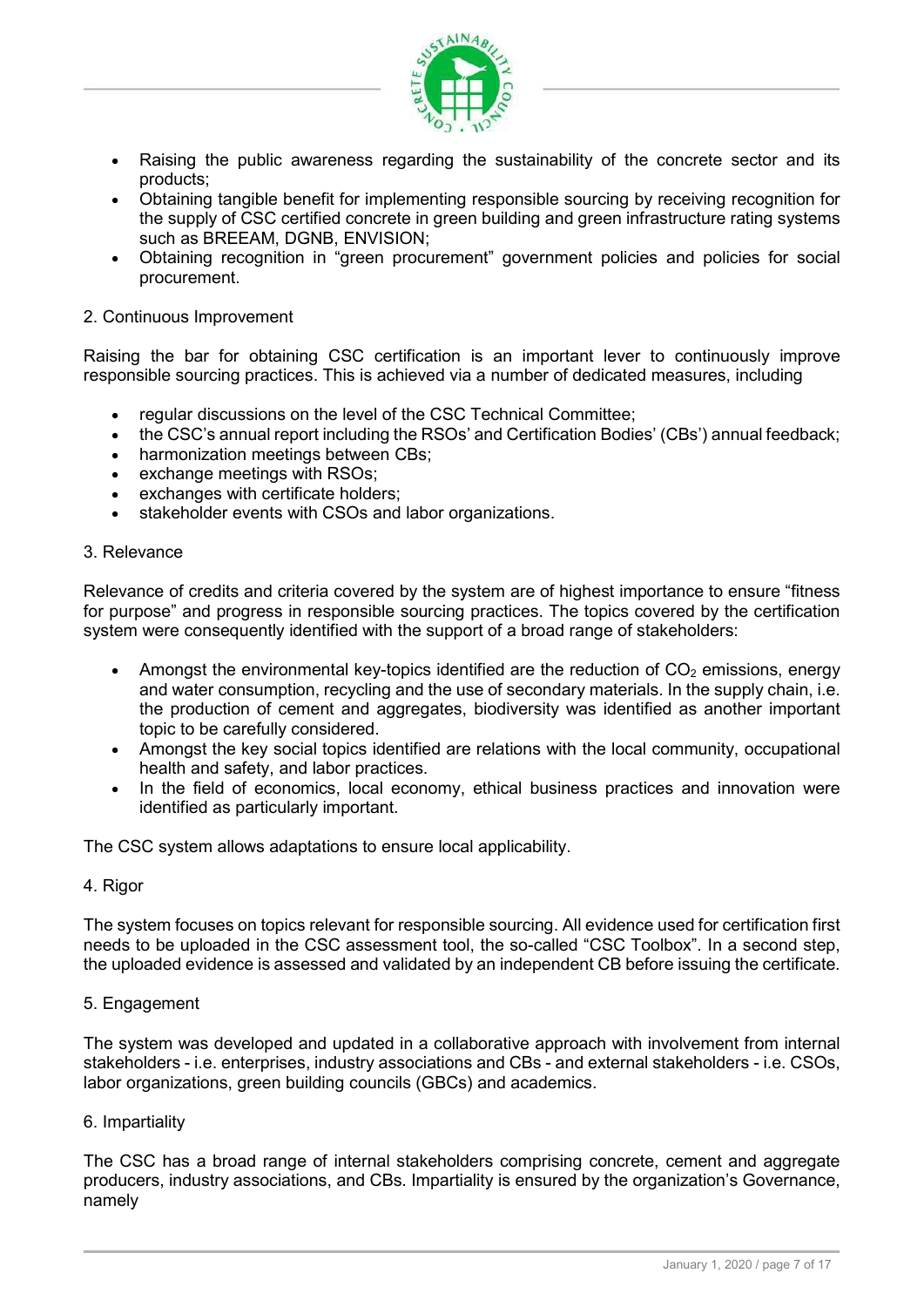

- a General Assembly (GA) with equal voting rights for all members;
- the setup of the Executive Committee (ExCo) ensures appropriate representation of all internal stakeholders;
- the CSC Advisory Committee providing the direct voice of social and environmental stakeholder organizations;
- a dedicated grievance management procedure.
- 7. Transparency and
- 8. Accessibility

All relevant information regarding the CSC, its Governance and the certification system can be accessed via the CSC's homepage: https://concretesustainabilitycouncil.com/

9. Truthfulness

CSC intends to secure truthfulness, and thus confidence in products from CSC certified plants via a framework of dedicated measures:

- The CSC formally requests that claims and communications relating to CSC certification and the use of the logo are in line with the respective CSC guidance document;
- a dedicated procedure is in place to report false claims, false use of the CSC trademark and logo;
- the CSC regularly checks the use of the CSC logo and trademark, e.g. via internet spotchecks;
- the CSC reserves the right to take legal action against any false/deceptive claims including any misuse of the CSC logo.

#### 10. Efficiency

CSC certification is aligned with ISO standards, namely ISO 14001, ISO 18001, ISO 9001, ISO 26000 and other standards. This makes the certification process efficient for companies, who are already following those standards. The CSC continuously seeks a dialogue with green building and green infrastructure labels. Recognition has been achieved within BREEAM, DGNB and ENVISION and is an important driver to create value for CSC customers. Recognition by such systems can become an important success factor for the CSC, leading to a growing number of CSC certifications, such as demonstrated in the Netherlands and in Germany.

Local promotion of the CSC certification system among stakeholders other than the concrete sector and its supply chain is key to implementing the CSC system throughout the construction value chain. Local promotion is secured through "system ownership" via RSOs who proactively engage with green building councils and public authorities.

## 4 CSC in numbers

Since the launch of CSC-certification in January 2017, 266 CSC certificates were awarded (see Table 4.1) – 149 certificates in the Netherlands, followed by 89 certificates in Germany. Since 2017, CSC certification made its first step into a number of further countries/regions including Turkey, the United States, Italy, Poland, Belgium, Latin America, and Canada (see Table 4.2).

Out of the 266 certificates, 129 certificates were awarded in 2019; 66 of them under the new system version 2.0 that became mandatory for all certificates issued as of July 1<sup>st</sup>, 2019. Out of the 129 certificates, 65 certificates were awarded in the Netherlands, 48 in Germany, 4 in Italy, 3 in Poland, 2 in Turkey, and 2 in Latin America. This is the result of the joint efforts of the CSC and its local system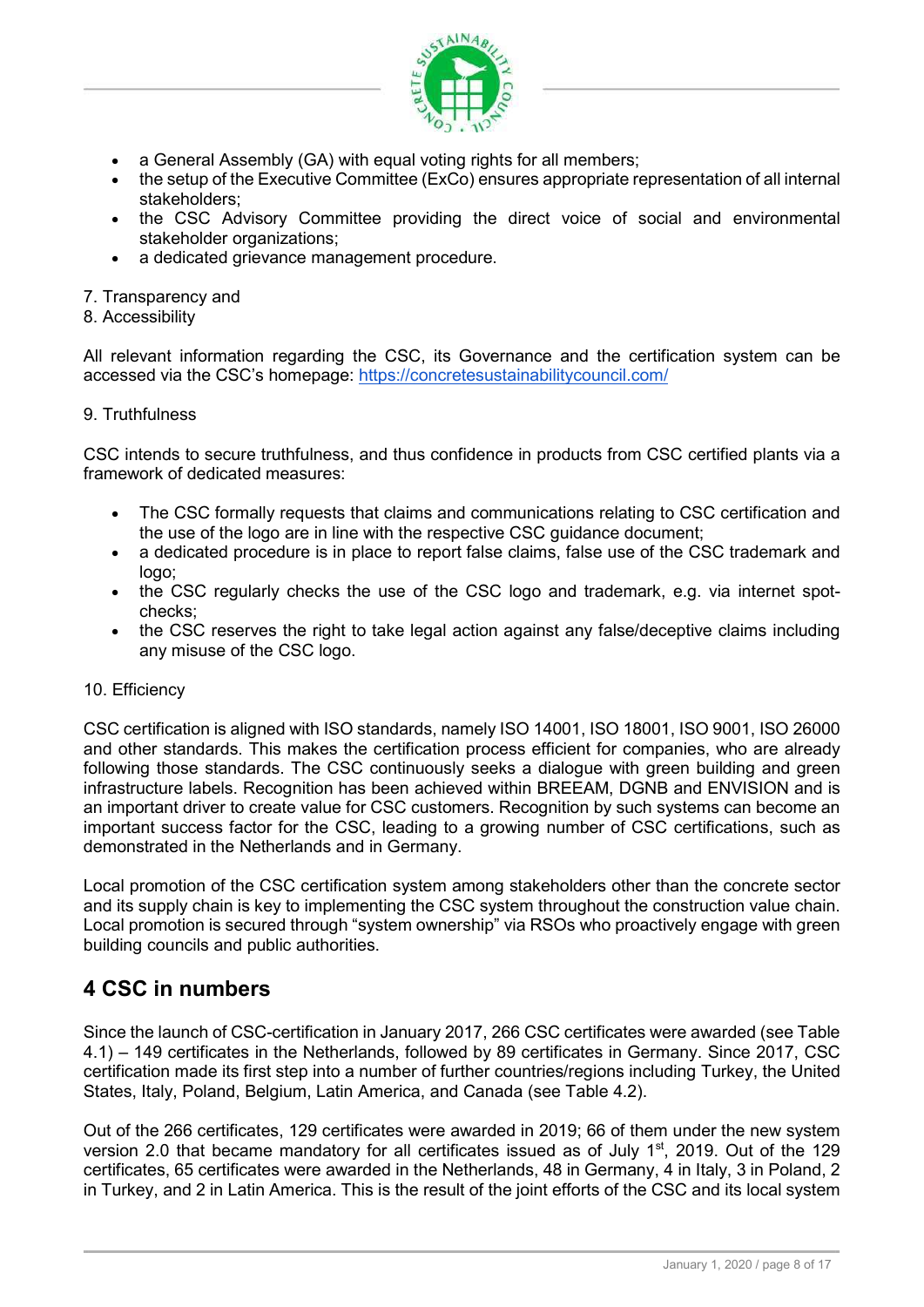

|                      |            |        |          | SUSTAINA,                                                      |                                                                                        |  |  |
|----------------------|------------|--------|----------|----------------------------------------------------------------|----------------------------------------------------------------------------------------|--|--|
|                      |            |        |          | RETE                                                           |                                                                                        |  |  |
|                      |            |        |          |                                                                |                                                                                        |  |  |
|                      |            |        |          |                                                                |                                                                                        |  |  |
|                      |            |        |          |                                                                |                                                                                        |  |  |
|                      |            |        |          |                                                                |                                                                                        |  |  |
|                      |            |        |          | dedication when implementing highest sustainability standards. | operators Betonhuis, BTB, THBB, FedBeton, Federbeton, and FIHP, and the CSC's clients' |  |  |
|                      |            |        |          |                                                                |                                                                                        |  |  |
| Year                 | Aggregates | Cement | Concrete | Recycled agg.                                                  | <b>Grand Total</b>                                                                     |  |  |
|                      | 5          | 4      | 54       |                                                                | 63                                                                                     |  |  |
|                      | 3          | 21     | 50       |                                                                | 74                                                                                     |  |  |
| 2017<br>2018<br>2019 | 28         | 11     | 88       | $\overline{2}$                                                 | 129                                                                                    |  |  |

|                                                                                                                                |              |              |          | SUSTAINAB<br>RETI                                              |                                                                                        |  |  |  |
|--------------------------------------------------------------------------------------------------------------------------------|--------------|--------------|----------|----------------------------------------------------------------|----------------------------------------------------------------------------------------|--|--|--|
|                                                                                                                                |              |              |          | dedication when implementing highest sustainability standards. | operators Betonhuis, BTB, THBB, FedBeton, Federbeton, and FIHP, and the CSC's clients' |  |  |  |
| Year                                                                                                                           | Aggregates   | Cement       | Concrete | Recycled agg.                                                  | <b>Grand Total</b>                                                                     |  |  |  |
| 2017                                                                                                                           | 5            | 4            | 54       |                                                                | 63                                                                                     |  |  |  |
| 2018                                                                                                                           | 3            | 21           | 50       |                                                                | 74                                                                                     |  |  |  |
|                                                                                                                                |              | 11           | 88       | 2                                                              | 129                                                                                    |  |  |  |
|                                                                                                                                | 28           |              |          |                                                                |                                                                                        |  |  |  |
|                                                                                                                                | 36           | 36           | 192      | $\overline{\mathbf{2}}$                                        | 266<br>Table 4.1: Number of certificates issued per year and per segment               |  |  |  |
|                                                                                                                                | Aggregates   | Cement       | Concrete | Recycled agg.                                                  | <b>Grand Total</b>                                                                     |  |  |  |
|                                                                                                                                | 22           | 4            | 121      | 2                                                              | 149                                                                                    |  |  |  |
|                                                                                                                                | 13           | 27           | 49       |                                                                | 89                                                                                     |  |  |  |
|                                                                                                                                |              | 2            | 4        |                                                                | 6                                                                                      |  |  |  |
|                                                                                                                                |              |              | 5        |                                                                | 5                                                                                      |  |  |  |
|                                                                                                                                | $\mathbf{1}$ | 1            | 2        |                                                                |                                                                                        |  |  |  |
|                                                                                                                                |              |              | 3<br>3   |                                                                | 3<br>3                                                                                 |  |  |  |
| 2019<br><b>Grand Total</b><br>Country<br>Netherlands<br>Germany<br>Turkey<br><b>USA</b><br>Italy<br>Poland<br>Belgium<br>Latam |              |              | 2        |                                                                | 2                                                                                      |  |  |  |
| Canada                                                                                                                         |              |              | 2        |                                                                | 2                                                                                      |  |  |  |
| <b>UAE</b>                                                                                                                     |              | 1            |          |                                                                |                                                                                        |  |  |  |
| Spain                                                                                                                          |              |              | 1        |                                                                |                                                                                        |  |  |  |
| Luxembourg                                                                                                                     |              | $\mathbf{1}$ |          |                                                                |                                                                                        |  |  |  |

88 out of the 129 certificates ( $\triangle$  68%) awarded in 2019 were concrete plant certificates. 30 supplier certificates ( $\triangle$  23%) were awarded for aggregate production sites, two of them for sites producing recycled aggregates, and 11 supplier certificates ( $\triangle 9\%$ ) were awarded for cement plants. 28 ( $\triangle 22\%$ ) of the 2019 certificates were awarded at the level "Bronze", 58 certificates (≙ 45%) at the level "Silver", and 38 certificates ( $\triangle$  29%) at the level "Gold". A few of the certificates were upgraded during the year. The overall scoring was lower than in previous years as new challenges were introduced with the CSC system update version 2.0.

## 5 Certificate holders' responsible sourcing performances

This section provides an overview on the achievements of plants certified in 2019 under the latest CSC system version 2.0. The data allows gaining insight into the implementation status of sustainability practices in the concrete and aggregate sector and is used to steer future updates of the CSC certification system. A first cement plant was also certified under the new CSC system version 2.0. For confidentiality reasons, the result this single plant is not displayed in this report.

#### 5.1 Concrete producers

49 concrete plants were awarded in 2019 with a CSC certificate version 2.0.

#### 5.1.1 Management criteria

Fig. 5.1 provides insight into the achievement of management related certification criteria: Concerning sustainable purchasing practices it can be seen that all CSC certified concrete plants have a purchasing policy in place ( $\rightarrow$  M1.01) covering social and environmental aspects. Around 90% of the plants carry out supplier assessments ( $\rightarrow$  M1.02) and around 75% of the plants do monitor the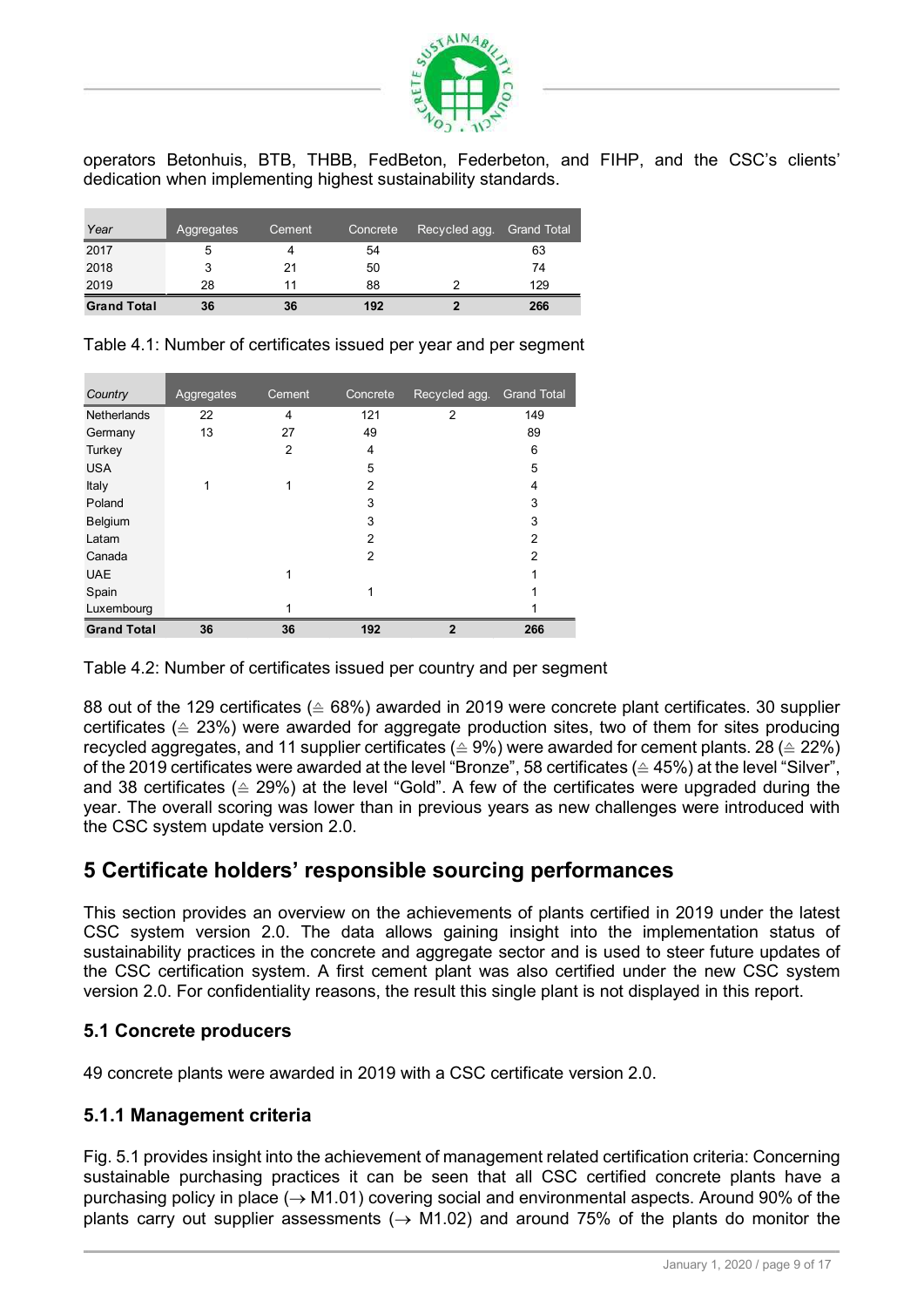

performance of their suppliers ( $\rightarrow$  M1.02). Nearly all plants include responsible sourcing as a criterion in their procurement process  $(\rightarrow M1.06)$ .

All certified plants have a documented quality management system (QMS) in place ( $\rightarrow$  M3.01), and nearly all of them also use a documented environmental- (EMS)  $(\rightarrow M2.01)$  and a documented health and safety management system (HSMS)  $($   $\rightarrow$  M4.01). On the other hand, there is, in many cases, still opportunity for implementing certified management systems ( $\rightarrow$  M2.02, M3.02, M4.02). More than 25% of the certified plants could also improve their scoring by publishing annual performance data  $(\rightarrow$  M5).



Fig. 5.1: Concrete: Management criteria - ratio of criterion achievement

#### 5.1.2 Environmental criteria

Fig. 5.2 provides an overview on the achievement ratio of certification criteria relating to environmental issues: The achievement of environmental criteria shows a mixed picture. The overall fulfillment rate of criteria addressing land use ( $\rightarrow$  E2) and air quality ( $\rightarrow$  E4) is elevated. However, there is room for improvement in a number of areas: EPDs are not yet released by every certified concrete producer  $\rightarrow$  E1.03 and E1.04). Furthermore, for around 30 % of the certified plants there is the opportunity to engage into monitoring and reporting on GHG emissions ( $\rightarrow$  E3.02, E3.03, and E3.04) and on water use  $(\rightarrow$  E5.04), respectively. Further areas providing improvement opportunities include optimizing the use of secondary materials ( $\rightarrow$  E7.05 and E7.06), and assessing and implementing clean transportation technologies and methods ( $\rightarrow$  E8.03).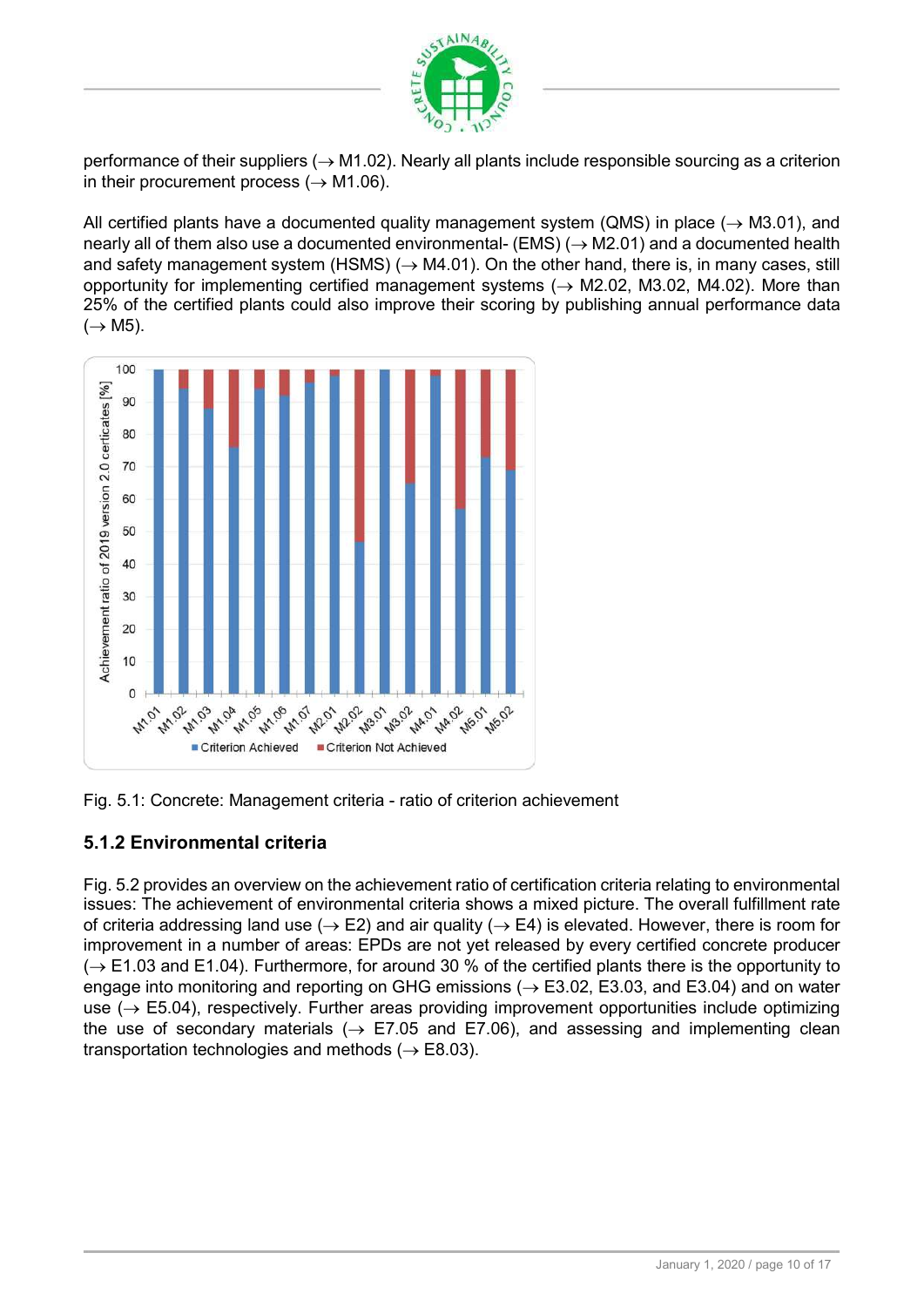



#### 5.1.3 Social criteria

Fig. 5.3 summarizes the achievement of certification criteria relating to social issues: Good relationships with the surrounding community are important for concrete plants as many of them operate in industrial zones located near residential areas. Nonetheless, an improvement opportunity for more than 20% of the certified concrete plants includes implementing a policy committing to engage with the local community on a regular basis ( $\rightarrow$  S1.01). Around 30 % of the certified plants may still engage into an active communication with the local community ( $\rightarrow$  S1.03), develop a noise management plan ( $\rightarrow$  S1.04) or measures to ensure safe transportation to and from the production site  $(\rightarrow$  S1.04).



Fig. 5.3: Concrete: Social criteria - ratio of criterion achievement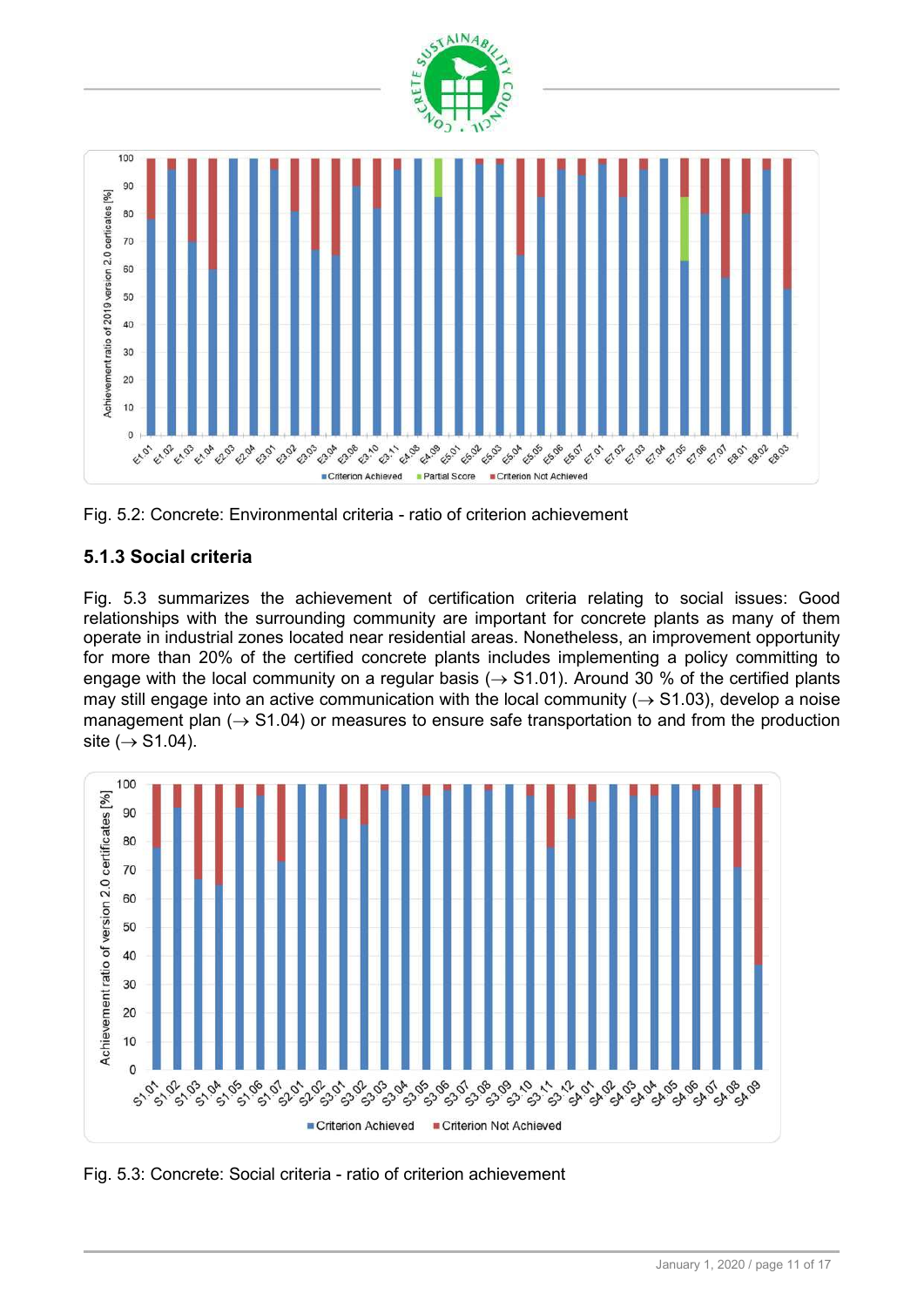

Regarding labor practices ensuring work-life balance ( $\rightarrow$  S4.08) often seems to be a challenge. The newly introduced exemplary performance criterion on "External control of social standards and compliance with human rights"  $($   $\rightarrow$  S4.09) is – as expected – even more challenging and is achieved by a bit more than a third of the concrete plants undergoing CSC certification.

## 5.1.4 Supply chain criteria

Fig. 5.4 summarizes the achievement of the supply chain criteria "C2.01 Cement" and "C2.02 Aggregates". 0% achievement means that the a CSC certified concrete plant does not use any CSC certified aggregates or cement, respectively 100% achievement means that a CSC certified concrete plant uses 100% CSC certified aggregates or cement, and that the respective suppliers achieved a total scoring of 100%. A supplier score lower than 100% will always lead to an achievement rate of less than 100% in the concrete certificate, even if the complete supply is from certified producers.

According to fig. 5.4, around 26% of the CSC-certified concrete plants do not yet use any CSCcertified cement ( $\rightarrow$  C2.01). Due to the increasing availability of CSC certified cement, in particular in the Netherlands, Germany, and Italy, most of the plants reached a scoring between 31% and nearly 100%. On the other hand, 40% of the CSC-certified concrete plants do not yet use any CSC-certified aggregates, and there is no scoring higher than 80%. This relates to the limited availability of CSC certified aggregates in many regions. Overall, the aggregate supplier certificates show a slower uptake than cement, primarily due to a more fragmented situation in the aggregates market. However, as the number of certified aggregates producers is continuously increasing, it is expected that the achievement ratio of the criterion C2.02 will improve.



Fig. 5.4: Concrete: Supply chain – ratio of criterion achievement

#### 5.2 Aggregate producers

16 Aggregate production sites were awarded in 2019 with a CSC supplier certificate version 2.0. Two of the 16 sites are producing recycled aggregates.

#### 5.2.1 Management criteria

Fig. 5.5 provides insight into the achievement of management related certification criteria: Concerning sustainable purchasing ( $\rightarrow$  M1) it can be seen that improvement opportunities exist for all criteria. The main gaps include a purchasing policy that does not cover social and environmental aspects  $(\rightarrow$ M1.01), missing of a supplier assessment and monitoring ( $\rightarrow$  M1.02 and M1.03), the absence of training on responsible sourcing ( $\rightarrow$  M1.04) and the lack of including responsible sourcing as a criterion in the procurement process ( $\rightarrow$  M1.06). In 2019, these criteria were not met by a quarter and more of the production sites undergoing CSC certification.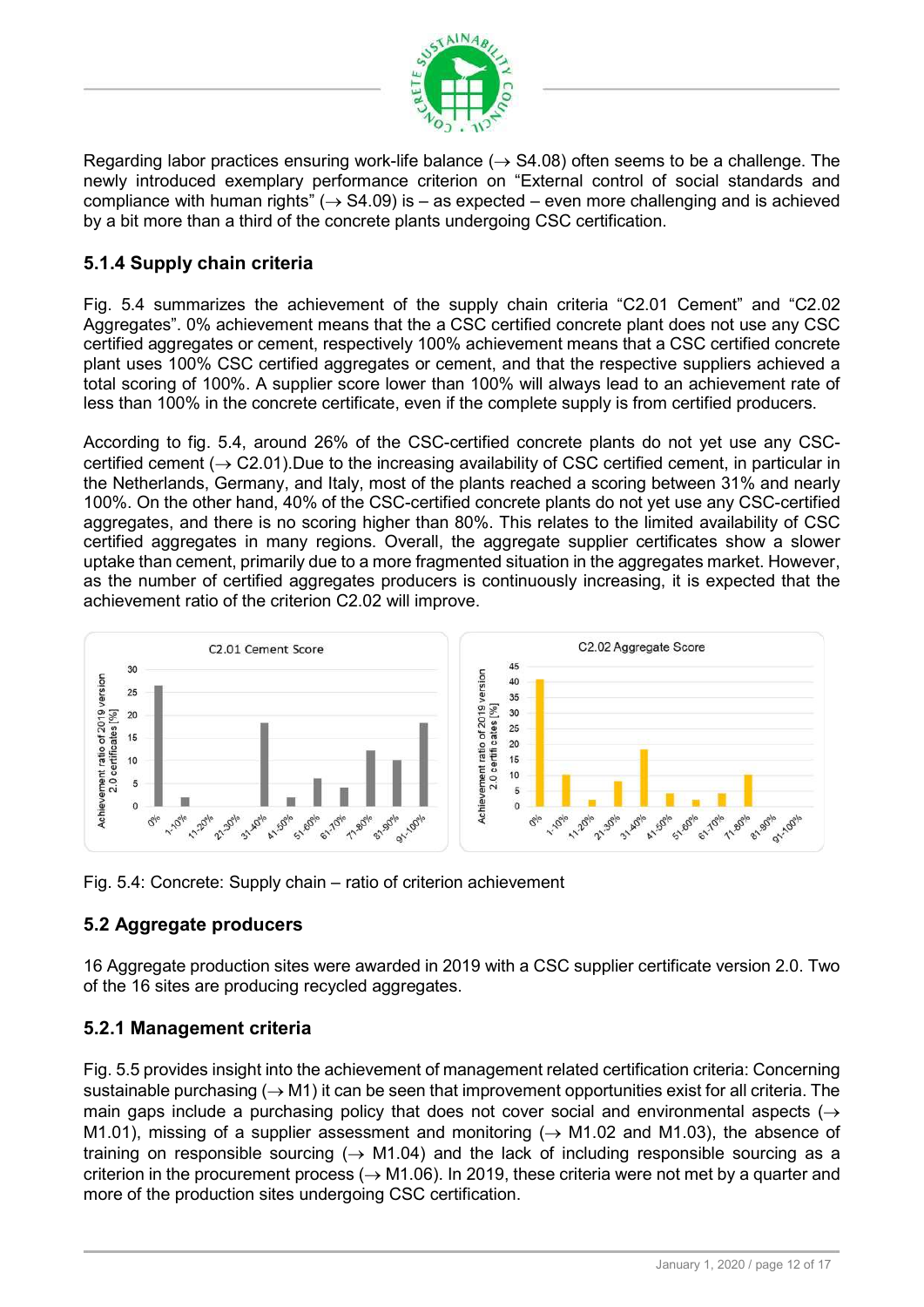

Management systems are generally well established. The remaining opportunity for improvement in this area is – for more than half of the certified plants – to implement a certified EMS. On the other hand, publishing annual performance data ( $\rightarrow$  M5) is not at all common practice throughout the sector.





## 5.2.2 Environmental criteria

Fig. 5.6 provides an overview on the achievement ratio of certification criteria relating to environmental issues: The achievement ratio of environmental criteria shows a mixed picture. The overall fulfillment rate of the criteria addressing land use ( $\rightarrow$  E2), air quality ( $\rightarrow$  E4), water ( $\rightarrow$  E5) and biodiversity ( $\rightarrow$ E6) is very elevated. The comparably lower coverage of energy and climate ( $\rightarrow$  E3) could be a consequence of energy consumption and GHG emissions being less relevant in the production of aggregates than e.g. in the production of cement. Transport ( $\rightarrow$  E8) is an area providing opportunities for improvement including the implementation of policies ( $\rightarrow$  E8.01), transport management systems  $(\rightarrow$  E8.02) and the assessment implementation of clean transportation technologies and methods ( $\rightarrow$ E8.03).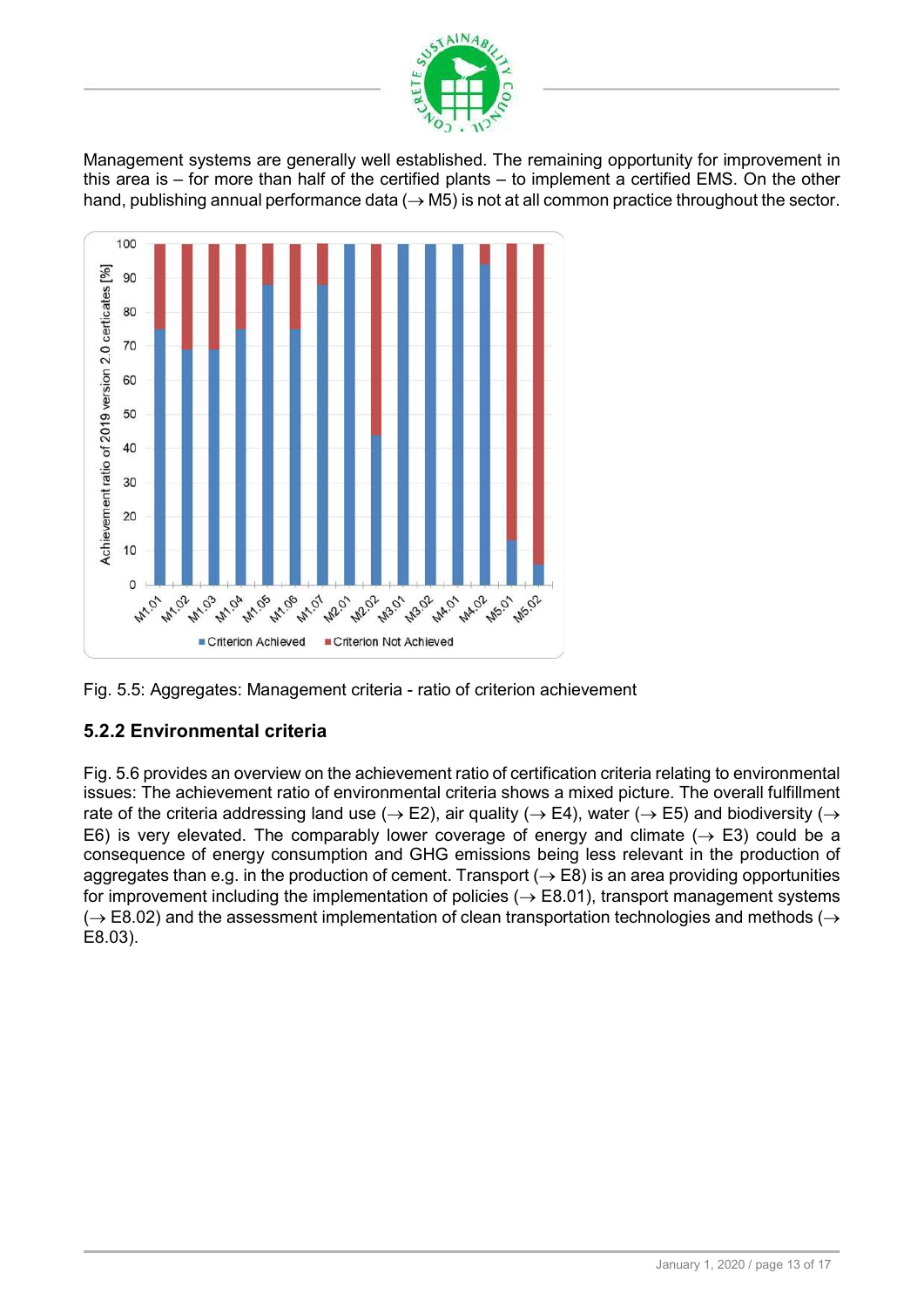

Fig. 5.6: Aggregates: Environmental criteria - ratio of criterion achievement; criteria marked with "\*" do not apply for recycled aggregate producers

## 5.2.3 Social criteria

Fig. 5.7 summarizes the achievement rates of certification criteria relating to social issues: The overall scoring in social credits is elevated. Good relationships with the surrounding community are well established as they are important to secure "the license to operate". Criteria addressing occupational health and safety practices and fair and equitable treatment of the workforce are generally fulfilled. In some cases, additional effort can be made to further reduce the risk of accidents ( $\rightarrow$  S3.11 and S3.12).



Fig. 5.7: Aggregates: Social criteria - ratio of criterion achievement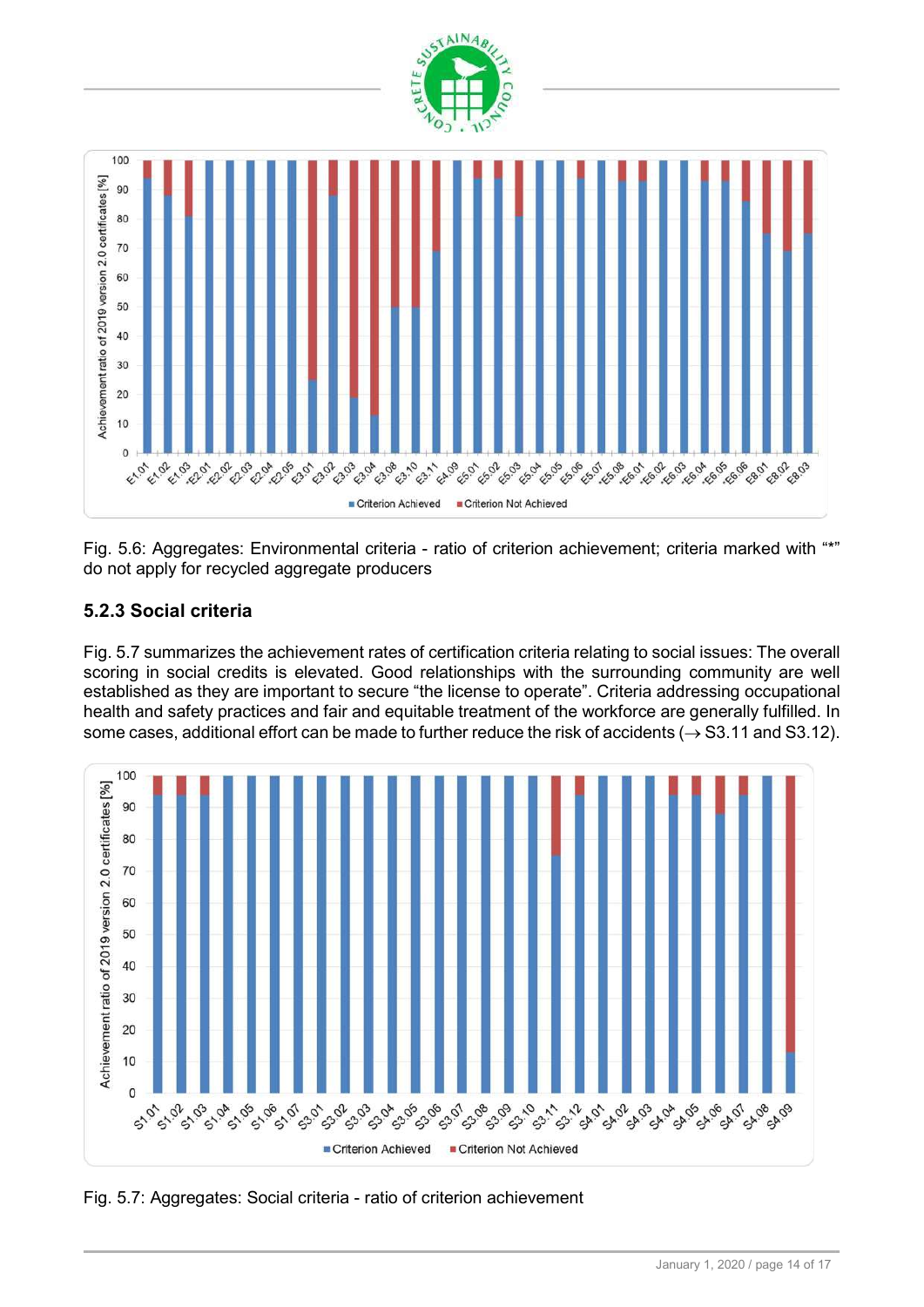

The newly implemented exemplary performance criterion on external control of social standards and compliance with human rights ( $\rightarrow$  S4.09) is – as expected – challenging and is achieved by a bit more than 10% of the aggregate production sites undergoing certification.

#### 5.3 Cement producers

One cement plant was certified under the new CSC system version 2.0. For confidentiality reasons, the result this single plant is not displayed in this report.

#### 5.4 General remarks

The experience with the requirements set by the CSC System for responsible sourcing are still in an early phase. However, CSC certifications are typically performed by concrete plants with the ambition to advance their sustainability practices and to improve their score. Consequently, the overall responsible sourcing performance is likely to increase over time for the certified concrete, cement and/or aggregates producing plants.

## 6 Innovation

The CSC certification system promotes innovation via the dedicated innovation credit "B3 Innovation".

This credit aims at stimulating

- the development and implementation of new solutions that contribute to the sustainability of the operations, its products, its suppliers or other parts of the value chain;
- best practices in the field of sustainability that are not covered by this certification system; and
- exemplary performance under any CSC certification criterion.

In 2019, the CSC's innovation committee (IC) received applications from 14 plants undergoing CSC certification according to version 2.0. Innovation points were granted to all applicants, with results ranging between 1 and 6 points out of a maximum of 9 achievable points.



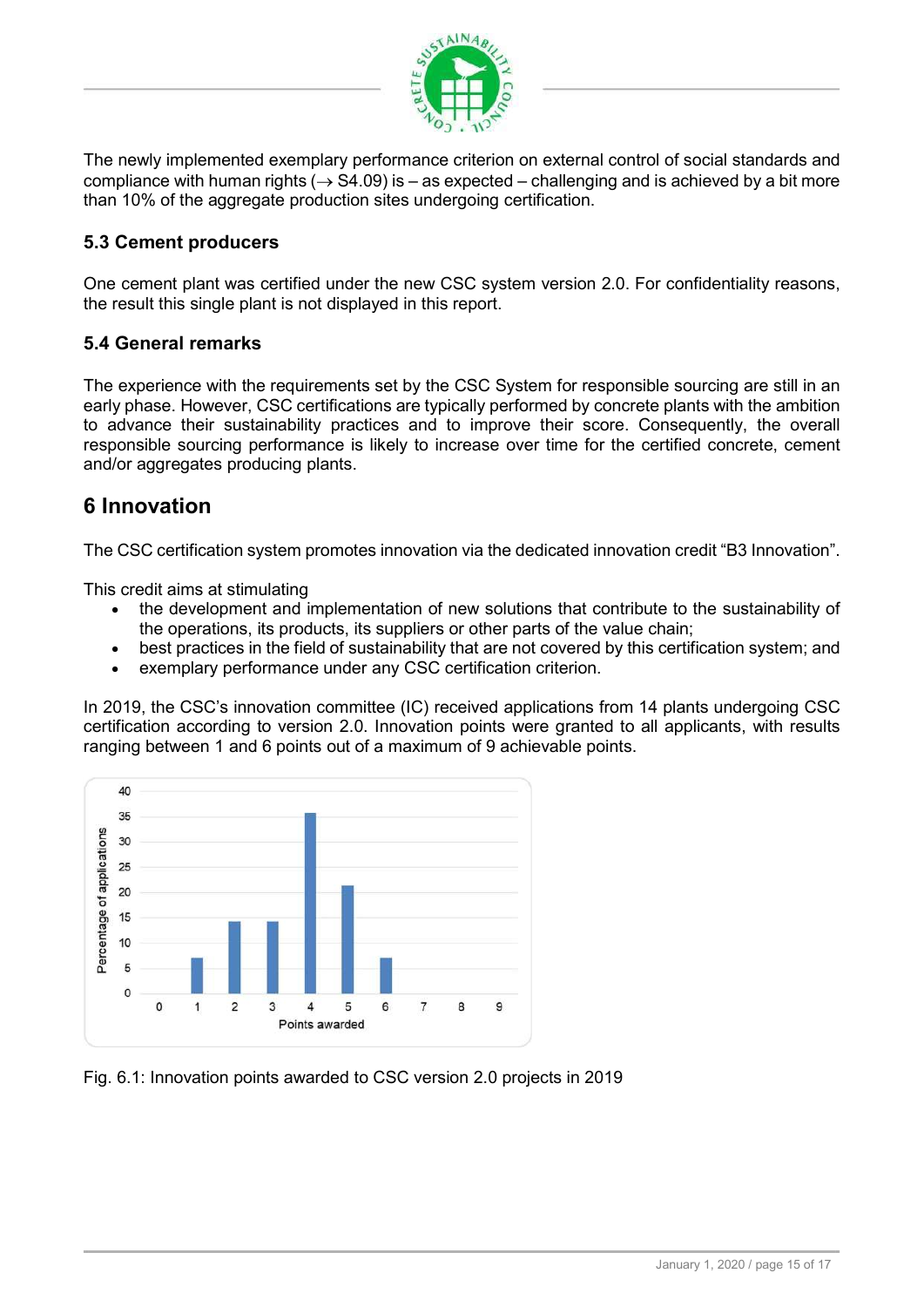

# 7 Continuous improvement

Continuous improvement of the CSC certification system, including its toolbox, is an important lever to improve the sustainability performance of CSC certified plants.

An in-depth evaluation of the achievements of newly certified plants was carried out (see chapter 5) to provide input for the next CSC version update. The following high-level opportunities for supporting progress in sustainability practices were identified:

- Increasing the scoring of criteria that refer to important sustainability practices that are not yet commonly implemented, e.g. certified management systems
- Reducing the scoring of criteria that have become common practice, e.g. non-certified management systems
- Request mandatory compliance with such criteria for certifications at the level of Silver or higher
- Incentivize the implementation of energy savings measures, especially in the aggregate sector

2019 feedback received by RSOs and CBs revealed further improvement potentials, such as

- Providing additional guidance on evidence to be provided
- Strengthening implementation related criteria
- Better rewarding the use of secondary cementitious materials
- Increasing the number of performance based criteria
- Simplifying the uploading process of evidence in the CSC Toolbox

# 8 Our way forward

The CSC's way forward for 2020 and beyond was prepared in 2019 with a number of key-measures, namely the

- development of dedicated systems for cement grinding plants and for plants producing recycled aggregates to get a more complete picture of the concrete supply chain;
- development of dedicated modules for mobile plants;
- initiation of the development of a CSC certification add-on for concrete containing recycled aggregates to be released during the second half of 2020.
- initiation of the development of the CSC system update version 2.1 to be released in 2021.

#### 9 Governance structure

The CSC's Governance Structure is shown in Fig. 9.1.

- The technical and communication committees with defined leadership ensure target orientated work.
- Continuous involvement of a broad range of stakeholders will is guaranteed through a dedicated advisory committee.
- The transparent and straightforward decision process is at the responsibility of the CSC's executive committee.